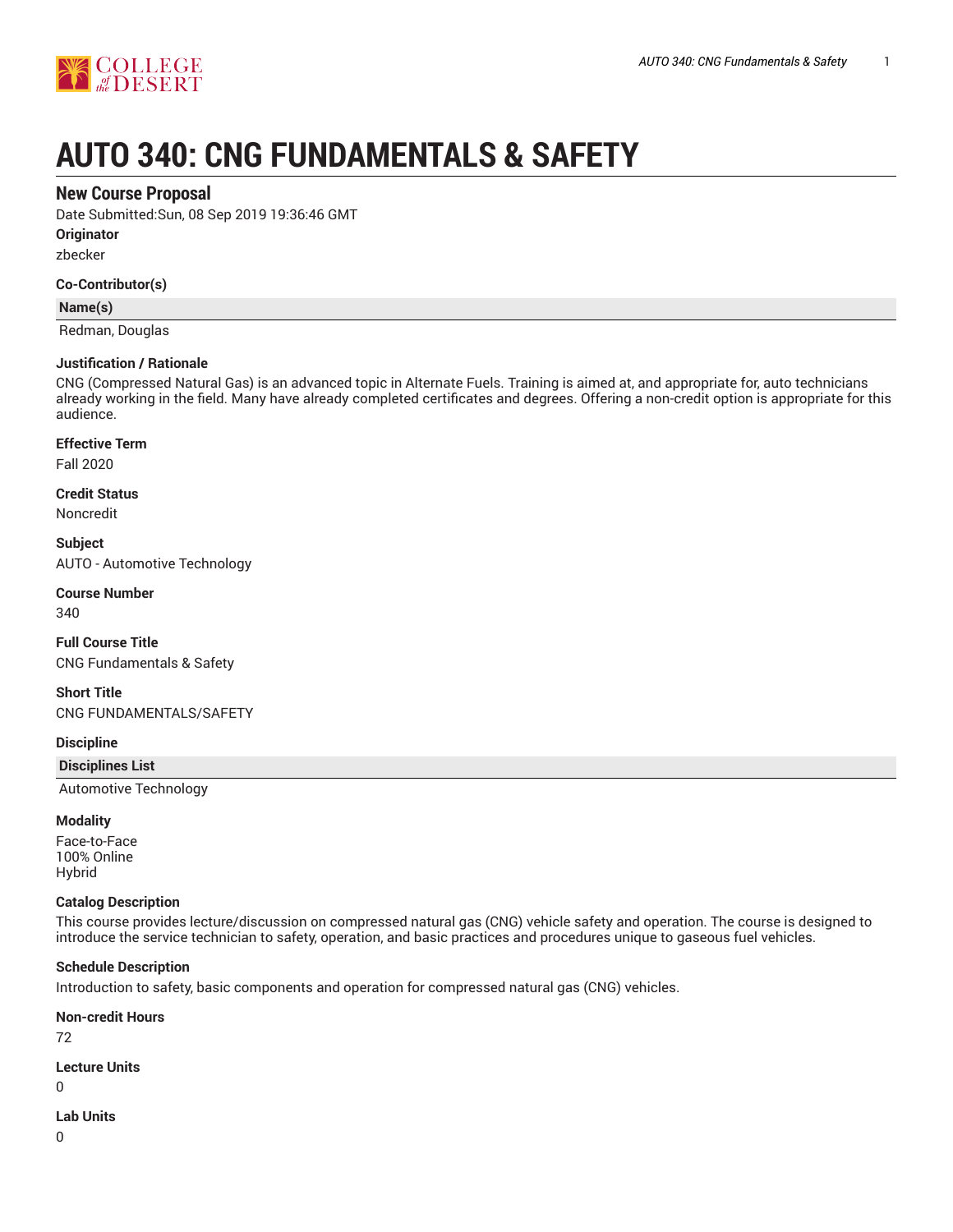

# **Lab Semester Hours**

 $\Omega$ 

**In-class Hours** 36

# **Out-of-class Hours**

36

# **Total Course Units**

0

**Total Semester Hours** 72

### **Override Description**

Noncredit courses do not have lecture and lab. The out of class hours were adjusted to provide the same total as the equivalent credit course.

# **Required Text and Other Instructional Materials**

**Resource Type** Web/Other **Open Educational Resource** Yes

**Description** Materials provided by the instructor.

#### **Resource Type**

Web/Other

**Description** Handouts provided by the instructor

# **Resource Type**

Web/Other

#### **Description**

NFPA 52 Vehicular Fuel Systems Code, 2015 Edition

#### **Class Size Maximum**

21

#### **Course Content**

- 1. Compressed Natural Gas (CNG) safety precautions & procedures.
- 2. Review of gaseous fuels fundamentals.
- 3. Practice CNG Safety precautions and procedures.

#### **Course Objectives**

|             | <b>Objectives</b>                                                                                                                                                 |
|-------------|-------------------------------------------------------------------------------------------------------------------------------------------------------------------|
| Objective 1 | Upon successful completion of this course, students will be able to: List shop and vehicle safety practices relevant to<br>compressed natural gas (CNG) vehicles. |
| Objective 2 | Upon successful completion of this course, students will be able to: describe CNG components and describe their<br>operation.                                     |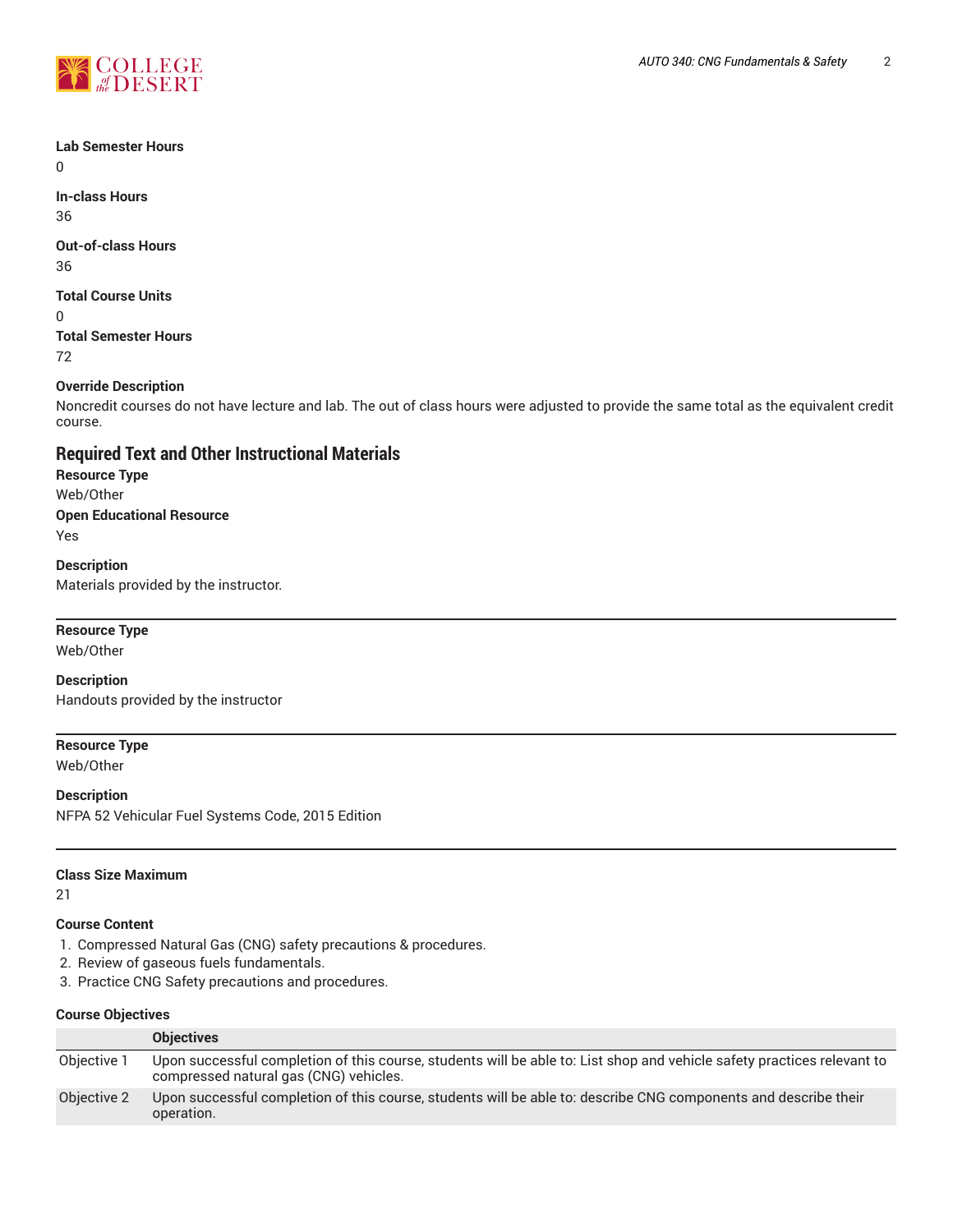

# **Student Learning Outcomes**

|                               | Upon satisfactory completion of this course, students will be able to:                             |                                                                                                                                                                                          |                           |  |
|-------------------------------|----------------------------------------------------------------------------------------------------|------------------------------------------------------------------------------------------------------------------------------------------------------------------------------------------|---------------------------|--|
| Outcome 1                     | Identify safety procedures and equipment related to work on compressed natural gas (CNG) vehicles. |                                                                                                                                                                                          |                           |  |
| Outcome 2                     | List the basic components and their functions for a compressed natural gas (CNG) vehicle.          |                                                                                                                                                                                          |                           |  |
| <b>Methods of Instruction</b> |                                                                                                    |                                                                                                                                                                                          |                           |  |
| <b>Method</b>                 |                                                                                                    | Please provide a description or examples of how each instructional<br>method will be used in this course.                                                                                |                           |  |
| Collaborative/Team            |                                                                                                    | Student will work in a team setting while performing NATEF tasks,<br>researching information and group based activities.                                                                 |                           |  |
| Technology-based instruction  |                                                                                                    | Diagnostic equipment-based activities.                                                                                                                                                   |                           |  |
| Observation                   |                                                                                                    | Student will be observed in lab or via the Internet, group activities,<br>information research, collaborative assignments, and other activities<br>assigned.                             |                           |  |
| Lecture                       |                                                                                                    | Each class is half lecture covering multiple aspects of course content.                                                                                                                  |                           |  |
| <b>Discussion</b>             |                                                                                                    | Student will participate in classroom discussions.                                                                                                                                       |                           |  |
|                               | Demonstration, Repetition/Practice                                                                 | Each student will demonstrate their ability to correctly perform a given<br>task not limited to reports, research projects, interactive role-play and<br>group activities.               |                           |  |
| <b>Methods of Evaluation</b>  |                                                                                                    |                                                                                                                                                                                          |                           |  |
| <b>Method</b>                 |                                                                                                    | Please provide a description or examples of how<br>each evaluation method will be used in this course.                                                                                   | <b>Type of Assignment</b> |  |
| Written homework              |                                                                                                    | Readings from provided materials. Homework from<br>provided. materials: multiple-choice questions, fill<br>in the blank and essay questions to be graded each<br>week.                   | Out of Class Only         |  |
|                               | Self-paced testing, Student preparation                                                            | Student may participate in role play activities and be Out of Class Only<br>required to do a visual presentation.                                                                        |                           |  |
|                               | College level or pre-collegiate essays                                                             | A research report submitted or completed, not<br>limited to, a written presentation; however, the<br>student is required to research information<br>pertaining to the assignment.        | Out of Class Only         |  |
|                               | Student participation/contribution                                                                 | Lab/Internet activities and student may participate<br>in role play activities.                                                                                                          | Out of Class Only         |  |
|                               | Mid-term and final evaluations                                                                     | Used to evaluate students' knowledge and<br>understanding of the information presented.<br>Examples of these are not limited to quizzes, exams,<br>presentations, research, or projects. | In and Out of Class       |  |
|                               | Group activity participation/observation                                                           | Student will be observed in lab/Internet, group<br>activities, information research, collaborative<br>assignments, and other activities assigned.                                        | In and Out of Class       |  |
| Laboratory projects           |                                                                                                    | Student will participate in lab/Internet based<br>activities to complete their NATEF standards job<br>sheets.                                                                            | In Class Only             |  |
| Reading reports               |                                                                                                    | Turned in by report, written, presentation; however,<br>the student is required to research information<br>pertaining to the assignment.                                                 | Out of Class Only         |  |
| Other                         |                                                                                                    | Out-of-class hours will be accounted for<br>electronically through the learning management<br>system.                                                                                    | Out of Class Only         |  |

# **Assignments**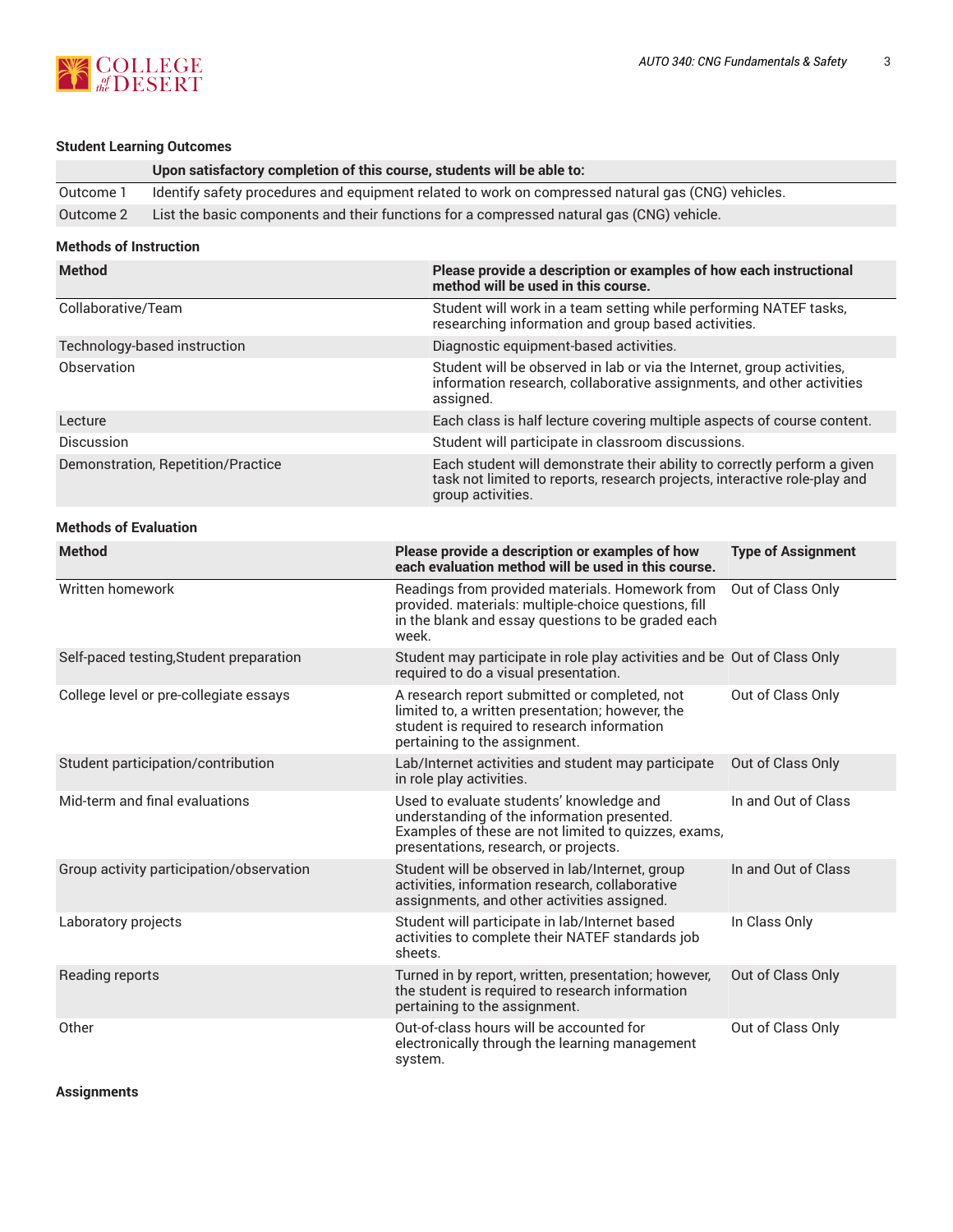

#### **Other In-class Assignments**

- 1. Lecture notes.
- 2. Problem solving participation and discussion.
- 3. Hands on/Internet activities.

#### **Other Out-of-class Assignments**

- 1. Readings from provided material.
- 2. Homework from required text: multiple-choice questions, fill in the blank and essay questions to be graded each week.
- 3. Completion of two SP2 safety tests.
- 4. Assigned readings and written summaries from selected instructor handouts.
- 5. Written summaries and analysis of assigned websites.
- 6. Must complete a course project consisting an essay describing, analyzing and summarizing a selected topic, including out of class research and fieldwork.
- 7. Must develop teamwork skills through lab activities and assigned special projects.

#### **Grade Methods**

Pass/No Pass Only

# **Distance Education Checklist**

**Include the percentage of online and on-campus instruction you anticipate.**

**Online %**

100

What will you be doing in the face-to-face sections of your course that necessitates a hybrid delivery vs a fully online delivery? The college LMS will be the only technology used to hold student data.

# **Instructional Materials and Resources**

**If used, explain how specific materials and resources outside the LMS will be used to enhance student learning.** Resources from manufacturers are all professional and exclusive websites that focus on the subject matter.

# **Effective Student/Faculty Contact**

#### Which of the following methods of regular, timely, and effective student/faculty contact will be used in this course?

#### **Within Course Management System:**

Timely feedback and return of student work as specified in the syllabus Discussion forums with substantive instructor participation Regular virtual office hours Online quizzes and examinations Weekly announcements

#### **External to Course Management System:**

Direct e-mail Posted audio/video (including YouTube, 3cmediasolutions, etc.)

#### Briefly discuss how the selected strategies above will be used to maintain Regular Effective Contact in the course.

Group discussions, e-mail correspondence, voicemail.

# **Other Information**

# **MIS Course Data**

**CIP Code** 47.0614 - Alternative Fuel Vehicle Technology/Technician.

#### **TOP Code**

094840 - Alternative Fuels and Advanced Transportation Technology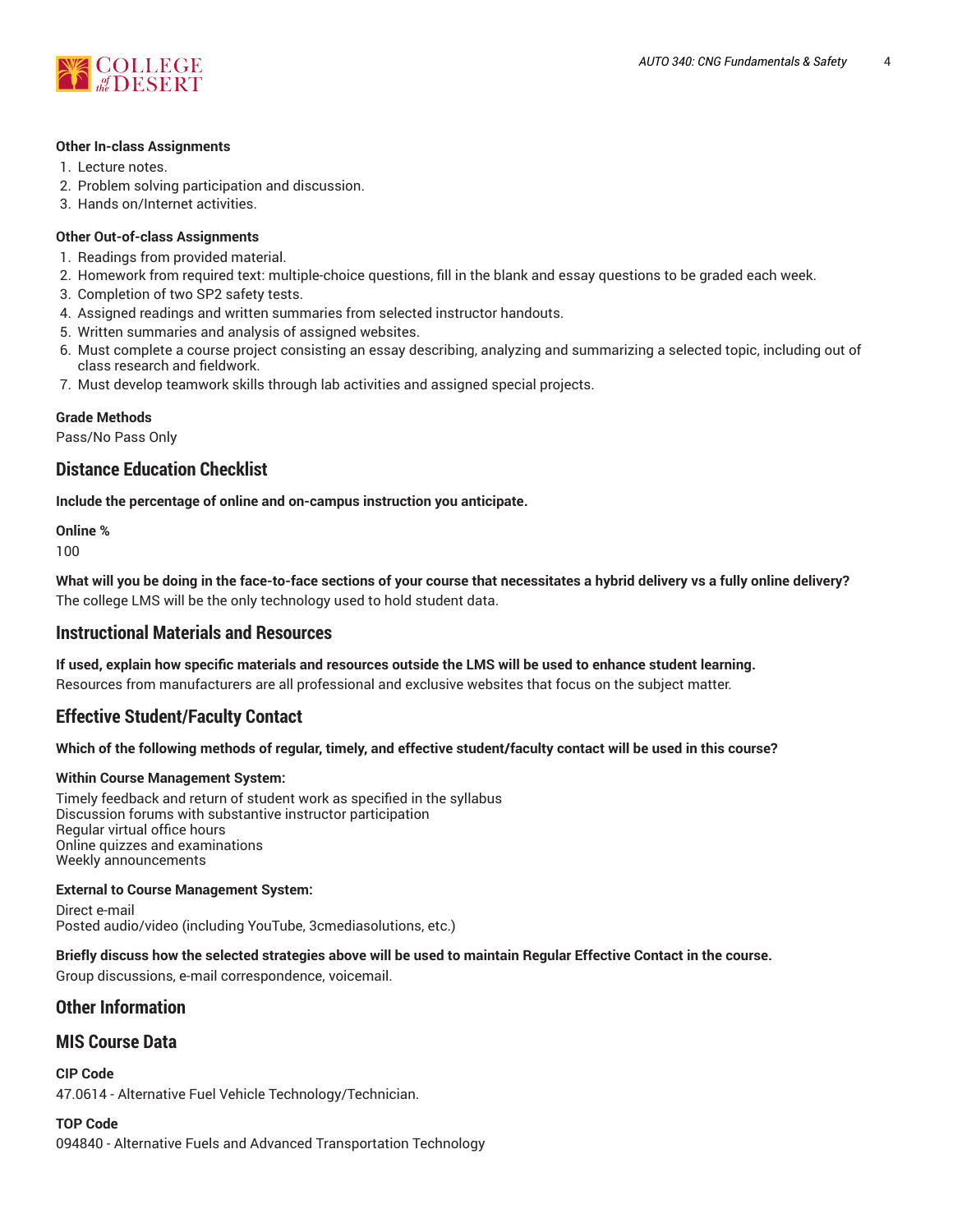

**SAM Code** C - Clearly Occupational

**Basic Skills Status** Not Basic Skills

**Prior College Level** Not applicable

**Cooperative Work Experience** Not a Coop Course

**Course Classification Status** Other Non-credit Enhanced Funding

**Approved Special Class** Not special class

**Noncredit Category** Short-Term Vocational

**Funding Agency Category** Not Applicable

**Program Status** Program Applicable

**Transfer Status** Not transferable

**Allow Audit** No

**Repeatability** Yes

**Repeatability Limit** NC **Repeat Type** Noncredit

#### **Justification**

Noncredit courses are repeatable until students are comfortable they have achieved the skills and knowledge required to meet the objectives and outcomes of the course.

**Materials Fee**

No

**Additional Fees?** No

# **Approvals**

**Curriculum Committee Approval Date** 10/17/2019

**Academic Senate Approval Date** 10/24/2019

**Board of Trustees Approval Date** 11/13/2019